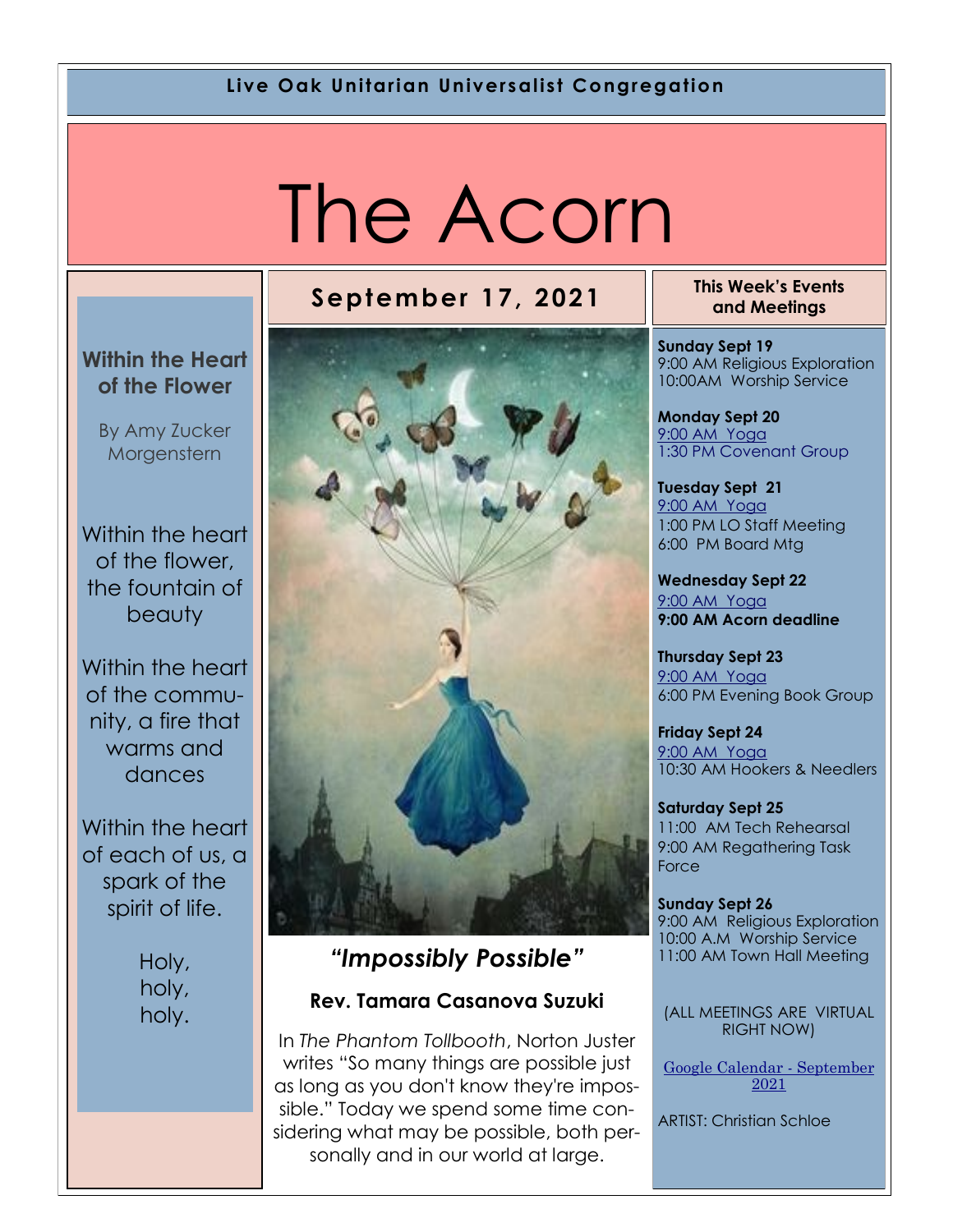**PAGE 2 THE ACORN** 

### **Worship Service 09.19.21**

### **Live Oak Unitarian Universalist Congregation of Goleta**

**Order of Service September 19, 2021**

### *Impossibly Possible*

### **Worship Service by the Reverend Tamara Casanova Suzuki**

**A/V support: Eric Schug; Tech support: S. Krystal McCauley** 

**Music for Gathering** *(begins at 9:50 a.m.)* John Douglas, Music Director

**Prelude** ~ *The Impossible Dream* (from *Man of La Mancha*) Nansie Douglas Words: Joe Darion; Music: Mitch Leigh

**Welcome Song** ~ *I've Got Peace Like a River* #100 Words: vs. 1-3, Marvin Frey, vs. 4-6, Anonymous; Music: Marvin Frey

**Welcome** Jeanne Northsinger, Worship Associate

**Chalice Lighting** 

**Call to Worship** 

**Opening Song** ~ *We'll Build a Land* #121 (vs 1, 2, 4) Words: Barbara Zanotti (Isiah/Amos); Music: Carolyn McDade

**Message for All Ages** Steven Lovelace, Director of Religious Exploration

**Sharing of Joys and Sorrows**

**Meditation**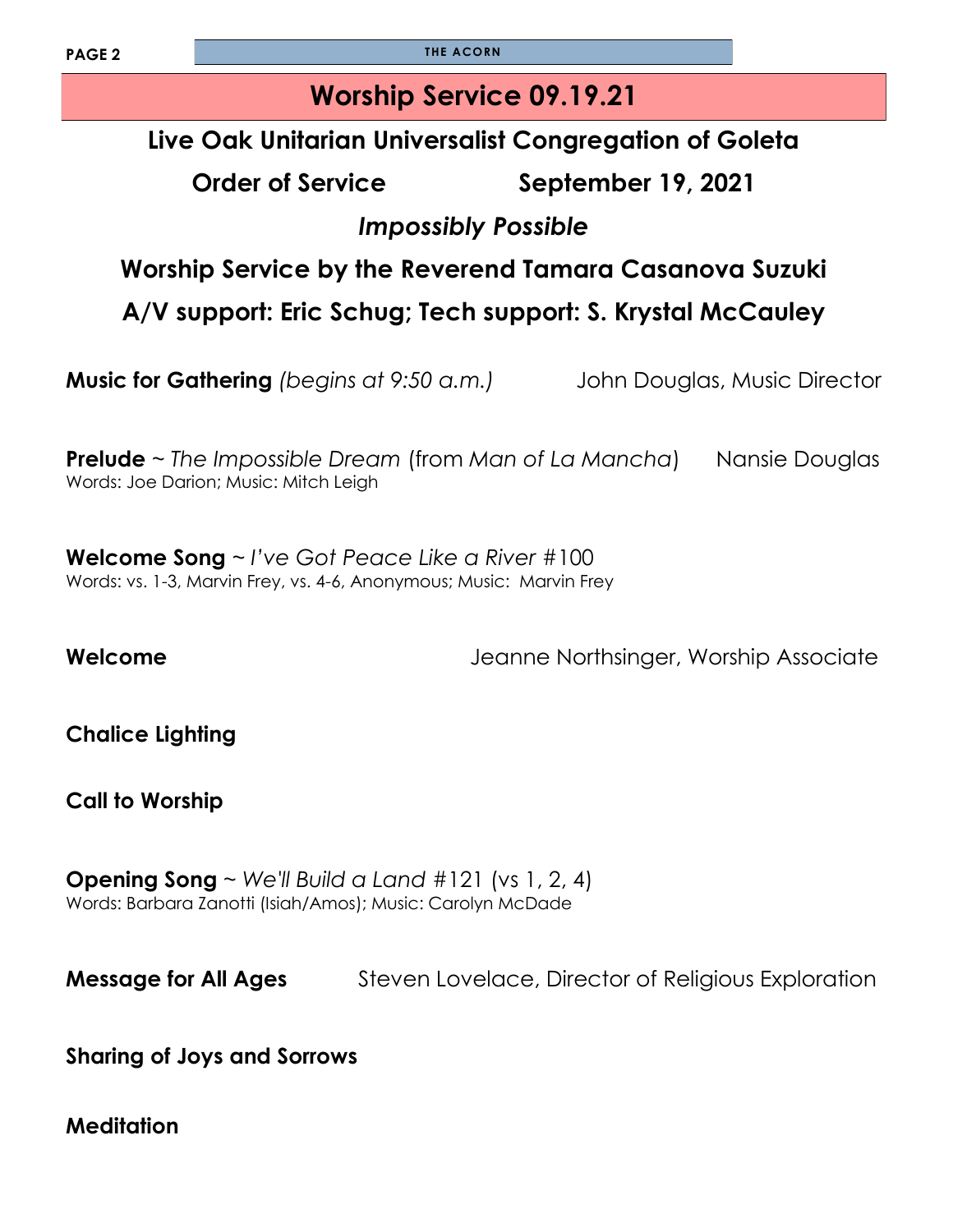**THE ACORN**

# **Worship Service 09.19.21**

**Congregational Response** ~ *I Know This Rose Will Open* #396

Words & music: Mary Grigolia

**Homily** *Impossibly Possible* **Rev. Tamara Casanova Suzuki** 

**Musical Response** ~ *Blackbird* Nansie Douglas

Words & music: Paul McCartney

**Sharing in Stewardship** *Carolyn* **Cheney** 

**Closing Song** ~ *We've Got the Whole World in Our Hands* Adapted from traditional African-American spiritual

#### **Benediction/Chalice Extinguishing**

**Postlude ~** *How Far I'll Go* (from *Moana*) Luana Psaros Words & music: Lin-Manuel Miranda

#### *Five-minute break and then all are invited to re-gather for our social time.*

**Live Oak Sunday Worship September 19, 2021 10:00 AM**

https://**[zoom.us/j/991200709](https://zoom.us/j/991200709)**

**Meeting ID**: 991 200 709

**Dial by your location** 

+1 253 215 8782 US +1 301 715 8592 US

Find your local number: <https://zoom.us/u/a3HkXnuGD>



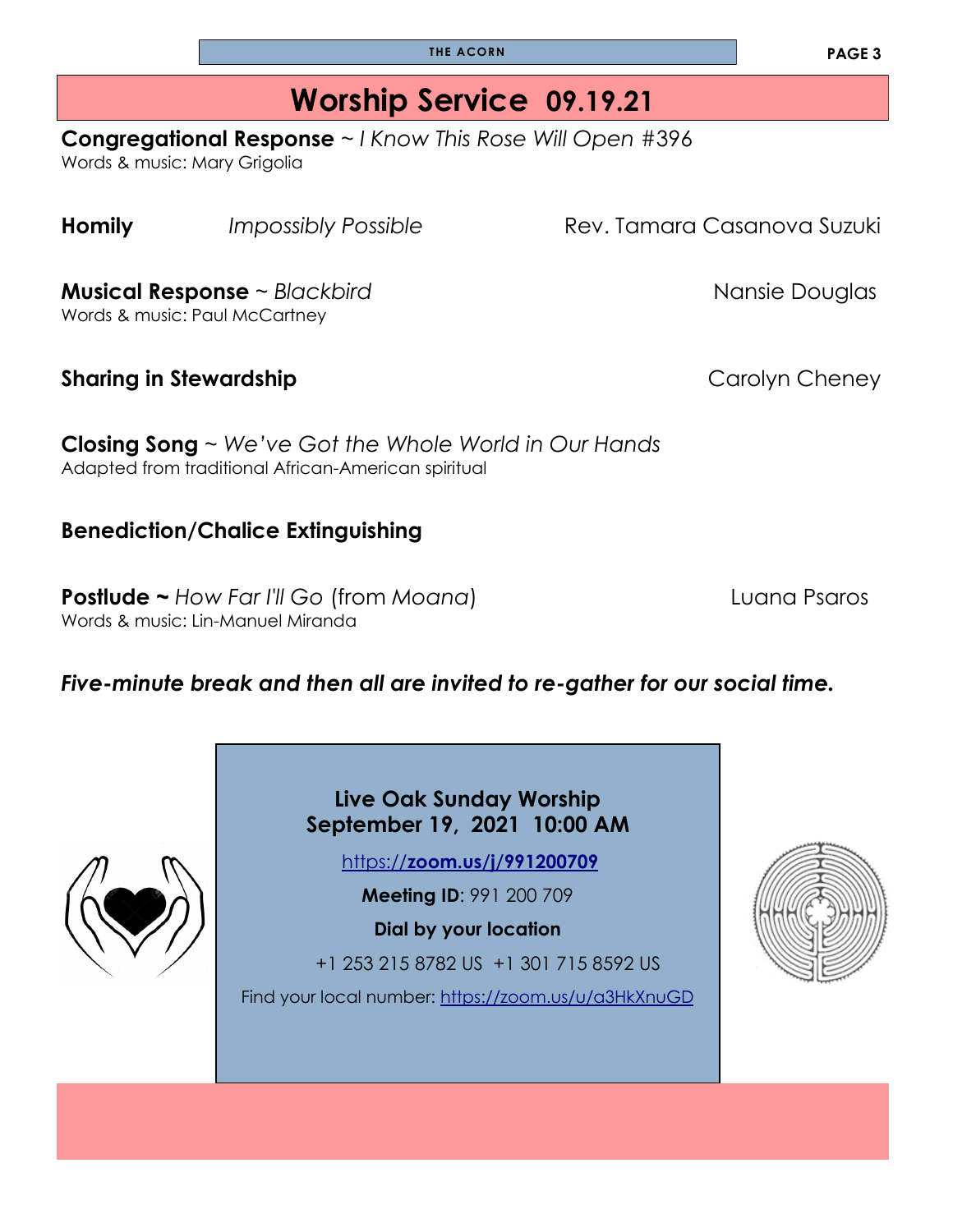**PAGE 4 THE ACORN** 

### **Upcoming Services**

### **September 26 Blessing of the Animals Rev. Tamara Casanova Suzuki**

Join us for this very special multigenerational service to bless the animals with whom we share and have shared our lives.

**·** All are welcome to have your animal companion near your computer or device for our Zoom service OR to have a photo or representative stuffed animal with you.

**·** Also, all are welcome to have a photo of a beloved animal who is no longer living with you this morning as we will have a special time to remember the animals we hold dear.

# **Covenant Groups "Open Enrollment" at Live Oak!**

We are bringing the covenant group experience to more people at Live Oak! We currently have four very robust and thriving groups and seek to offer the opportunity for other Live Oak members and friends to participate. Especially in this challenging time, we invite all Live Oakers to consider joining a group.

Covenant groups (also called Small Group Ministry) are groups of up to ten people who covenant, or promise, to meet once each month to explore various topics and to share in each other's lives and spiritual journeys. The covenant group experience allows people to deepen their Sunday morning worship experience, to address and ponder questions of faith and life, to connect with a small group of Live Oak members and friends, and to express gratitude through service. If this experience of intimacy, reflection, and spiritual growth sounds like something you are looking for, now is your chance! All groups currently meet in virtual space.

For more information please contact Rev. Tamara.

To sign up, send your name, contact info, and your availability (days and times) to Rev. Tamara.

All requests should be received by **September 19th**.

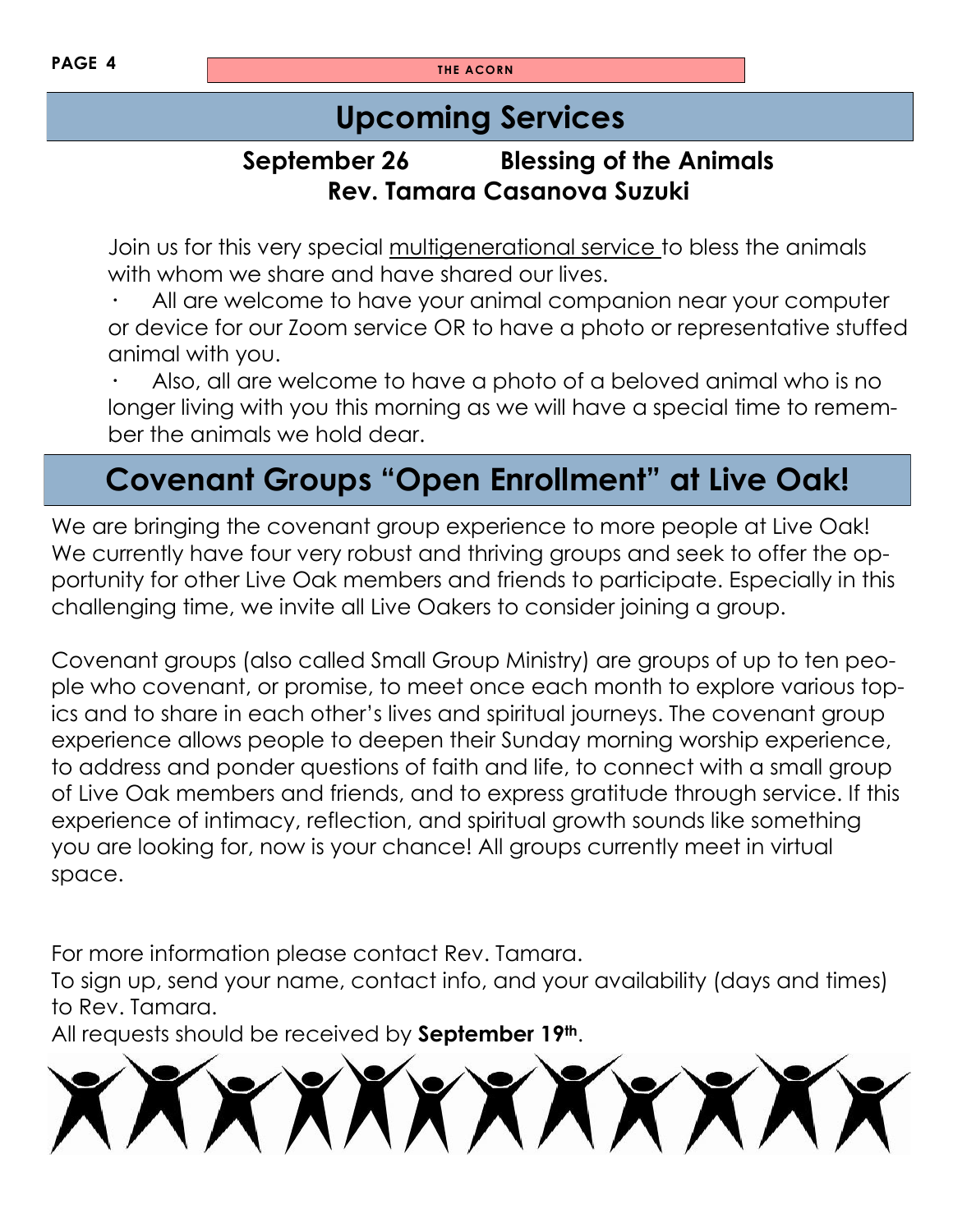### **Religious Exploration 09.19.21**

#### **THIS WEEK IN RELIGIOUS EXPLORATION**

PLEASE join us on Sunday Sept 19 at 9:00 AM as we start our 2021-22 year. We are starting on Zoom this week and hopefully we can stay safe for a while longer and get to a different place in this pandemic. In the meantime, thank goodness for Zoom and online gatherings.

If you are in Coming of Age, we would love to see you and all be together, since that will not happen much this year.

#### **COMING OF AGE**

Mary Dochterman and Rachel Iler-Keniston will be co-facilitators, and the first Coming of Age class will be October 3. Please get the Coming of Age registration back to me and thank you (sent as an email attachment, will include again this week.

#### **RE CALENDAR FOR SEPT/OCT**

Sunday Sept 19 9:00 AM New Religious Exploration Year PLEASE REGISTER Sunday Sept 26 10:00 AM Multi-gen service **NO 9:00 RE** Sunday Oct 3 Time TBD-Coming of Age begins

#### **REGISTRATION FOR RELIGIOUS EXPLORATION**

**Live Oak**  Please check out our online registration, and if parents can, get these back to RE due Sept 19. Coming of Age forms have been emailed to you and must fill these out and return.

[https://liveoakreg.aidaform.com/louuc-children-s-re-](https://liveoakreg.aidaform.com/louuc-children-s-re-registration-media-release-copy)

[registration-media-release-copy](https://liveoakreg.aidaform.com/louuc-children-s-re-registration-media-release-copy)

<https://liveoakreg.aidaform.com/louuc-code-of-conduct>

<https://liveoakreg.aidaform.com/medical-release>

<https://liveoakreg.aidaform.com/children-information>

**Religious Exploration** 

**Time: September 19, 2021 9:00 AM** 

**Join Zoom Meeting [https://zoom.us/j/99543805](https://zoom.us/j/9954380524?pwd=UzZORVVKbnhBamtqT2craHE0Y255UT09) [24?pwd=UzZORVVKbnhBam](https://zoom.us/j/9954380524?pwd=UzZORVVKbnhBamtqT2craHE0Y255UT09) [tqT2craHE0Y255UT09](https://zoom.us/j/9954380524?pwd=UzZORVVKbnhBamtqT2craHE0Y255UT09)**

> **Meeting ID: 995 438 0524 Password: 007564**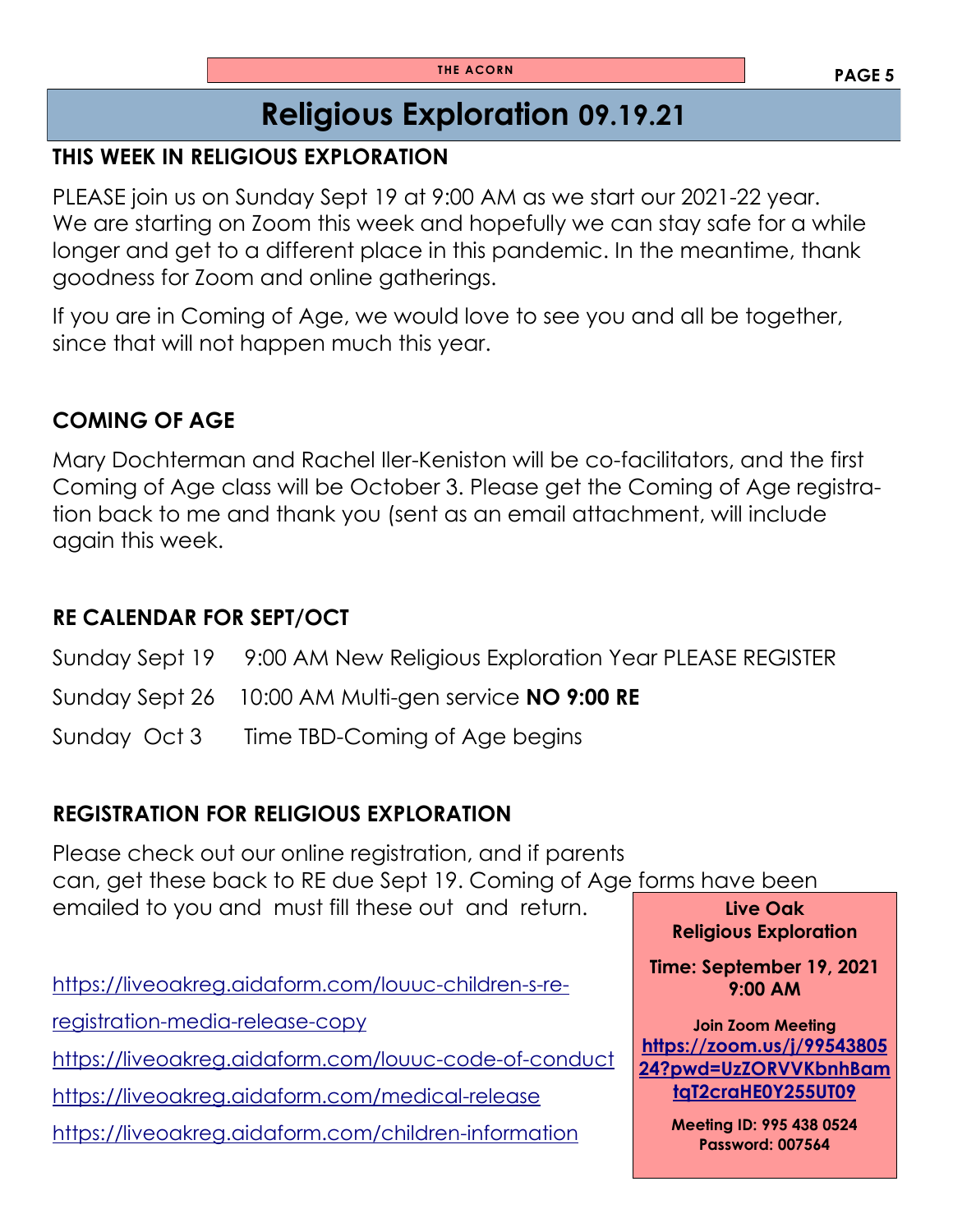### **Social Justice Upcoming Activities 09.19.21**

**Coastal Clean Up Day 2021, Saturday September 18**, 9 am-12 pm Get outside, enjoy nature, and remove marine debris from our beaches and waterways, To find specific locations and to sign up, <https://exploreecology.org/coastal-cleanup-day/>

**Voices from the Holy Land** video Salon, free, **Sunday September 19 at noon,**  panel discussion of current streaming video, *"Valentino's Ghost: Why We Hate Arabs*". To register and get more info: <tinyurl.com/VFHLseptember2021>

**Sunday, September 19, 12 pm PDT**, **One Year Later: Honoring the Life and Legacy of Justice Ruth Bader Ginsburg**, Free Online Event by the National Women's History Museum, on Facebook.

**September 23, 6pm, Race to Save the World, League of Women Voters** (LWV) and Community Environmental Counsel (CEC) are sponsoring watching the documentary (\$10) and a Zoom panel about climate activism. To register and get more info about watching the doc ahead of the panel: [Click on this link.](https://us02web.zoom.us/webinar/register/WN_W0JKr8rwTkyHJ8NXfwFgzA)

**Thursday, September 23, Interfaith Sanctuary Alliance All Call Meeting** on Zoom, 7 pm. Find out the latest information about immigrants (Afghan and others). Join Zoom meeting [Click on this link](https://us06web.zoom.us/j/82823091701)

**Oct 5 at 6pm, Webinar about legislation to pass single-payer healthcare**  (AB 1400) in California. More info: [info@medicare4all.org.](mailto:info@medicare4all.org.)

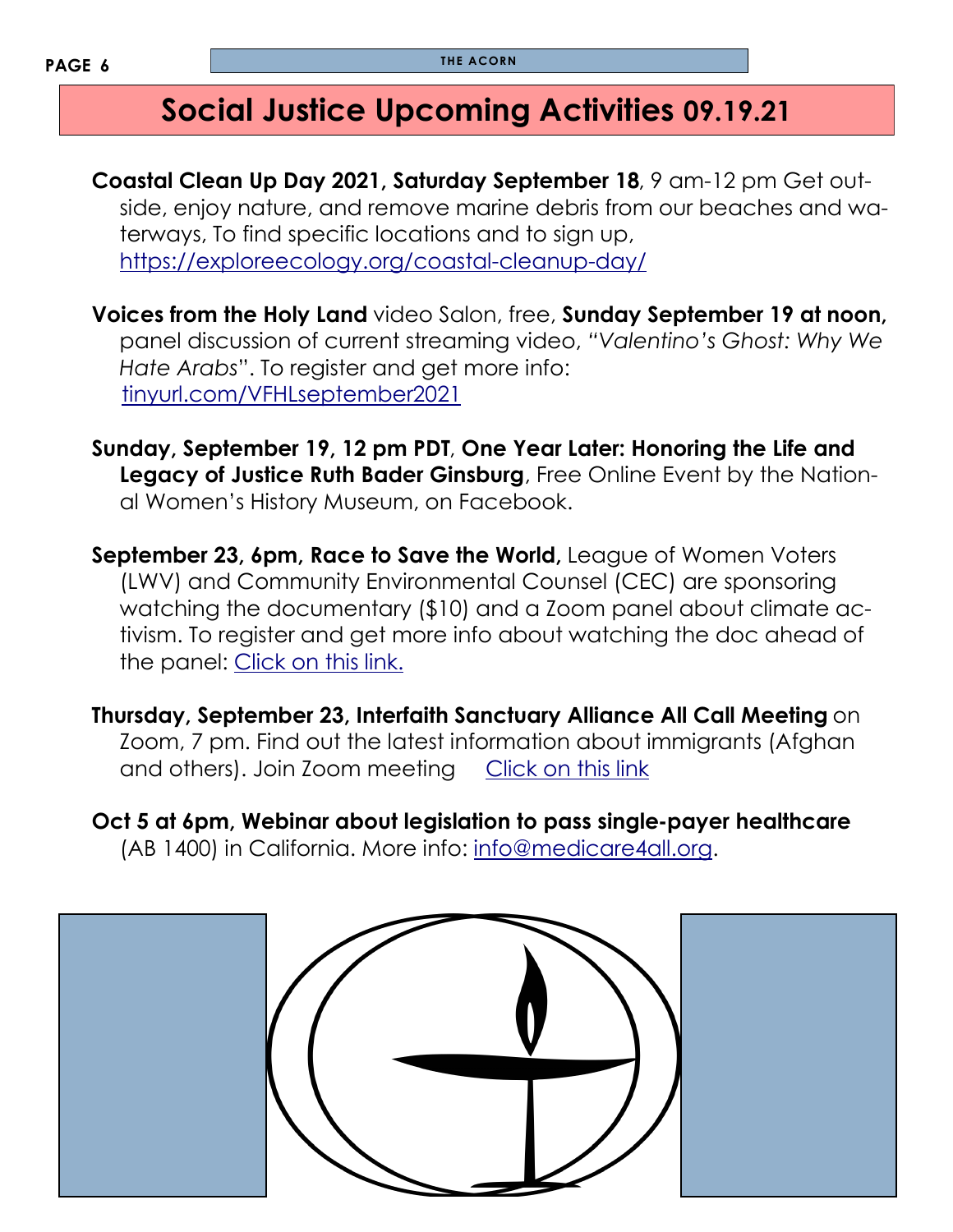### **Food Collection Restarts**

Thanks as always to those of you who continue to generously contribute food to the Santa Barbara Food Bank. Your generosity is truly heart-warming!

This terrific organization is filling an even larger-than-usual need in our community. We are glad to have Live Oak support their efforts, and workers at the Food Bank continue to express their appreciation!

Items that are particularly appreciated include: canned goods such as tuna, fruit, beans, and soups; peanut butter; pasta; rice; cereal. We gather items every Tuesday.

Now that the painting project is completed at Live Oak, you can once again donate food in one of the three regular ways on any day of the week: (1)You can drop off donations in boxes that we have put out at Live Oak on the patio just outside of the cottage;

(2) You can drop off in a box we have left outside of our front door at home: 6542 Camino Caseta in Goleta; or

(3) You can get in touch with us via email ([morganfamily1@cox.net\)](mailto:morganfamily1@cox.net) for a pickup at your home. Just leave food donations in a bag (preferably paper) outside of your door.

Thanks for your support of families in our community!

Carter and Wendy Morgan

# **Happy Autumn Equinox September 22**

Happy Autumn Equinox September 22nd!

**Mabon** is a modern Pagan festival marking the autumnal equinox. It is the second of the three Pagan harvest festivals, which include Lammas/Lughnasadh (Aug. 1st) and Samhain (Oct. 31st).



*hearts.*

*May we find balance in our lives as we find it in our*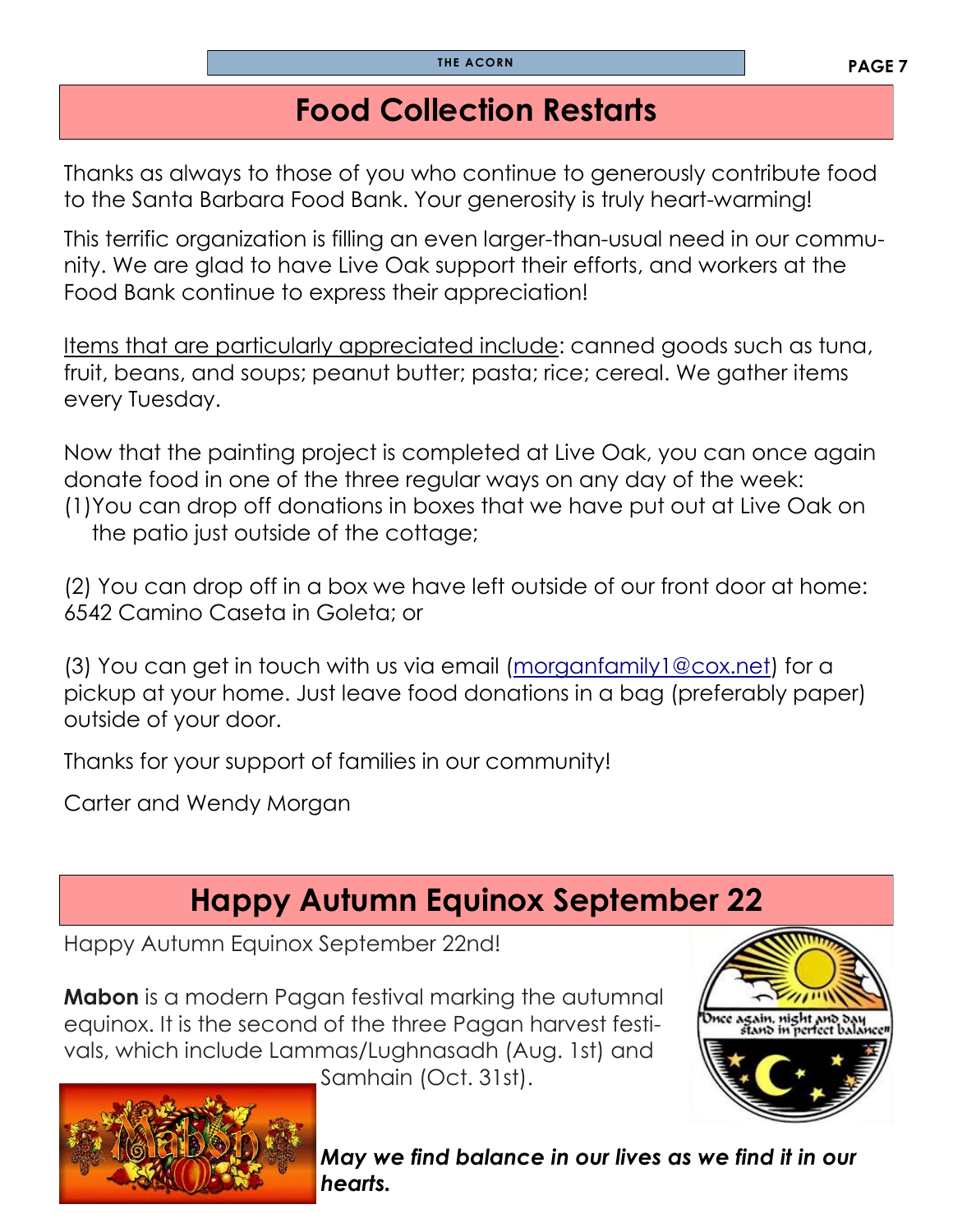### **SB Community Input On Mental Health and Covid**

Globally and nationally, the COVID-19 pandemic has negatively affected many people's mental health and created new challenges for people already suffering from mental illness and substance use disorders. In order to ascertain and respond to needs locally, the County of Santa Barbara, in partnership with community mental health and wellness partners and stakeholders, is seeking input to help determine mental health and substance use disorder services to meet the needs of our community.

In June, the County Board of Supervisors authorized the use of federal ARPA funding (American Rescue Plan Act) to expedite an assessment of mental health needs resulting from COVID 19, and to develop a plan to initiate identified priority services in conjunction with partners to promote recovery and resiliency in individuals and our overall community.

The whole community is invited to respond to a short 10- to 15-minute survey during September. Data gathered through the survey will be used to identify and tailor services to meet the needs of community members. The survey is available electronically in **[English](https://t.e2ma.net/click/oizkkd/cxmrgtm/oqx40l)** and **[Spanish](https://t.e2ma.net/click/oizkkd/cxmrgtm/4iy40l)**, and on the County's website at **[recoverysbc.org/covid recovery/](https://t.e2ma.net/click/oizkkd/cxmrgtm/kbz40l)**.

# **From Your Board of Trustees re: GATHERING**

*Like many of you, we had hoped that the situation regarding our eventual inperson re-gathering for Live Oak Sunday services and meetings would be different at this point.*

*However, due to the increase in COVID-19 cases in Santa Barbara County, all in-person gatherings sanctioned by Live Oak, both indoors and outdoors, are suspended until further notice. Thank you for your ongoing understanding as we seek to keep our congregation as safe as possible.*

*In service,*

*Megan Moyer (President), Clacey Kahn (VP), Larry Bishop, Rev. Tamara Casanova Suzuki, Holly Drayton, Mary Johnson, Wendy Morgan, Teka Penteriche*